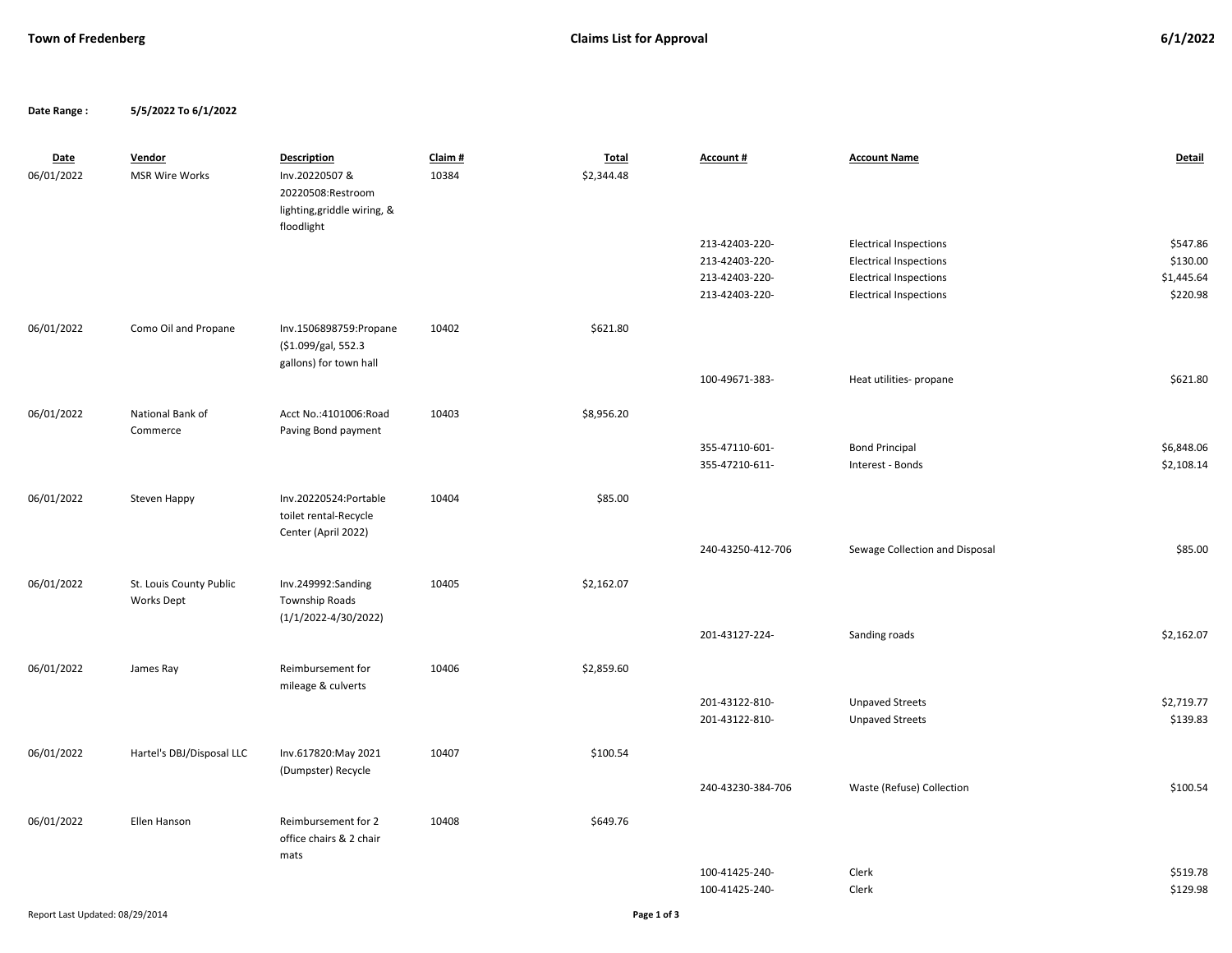**Date Range : 5/5/2022 To 6/1/2022**

| <b>Date</b>                     | Vendor                    | <b>Description</b>                                                                      | Claim# | Total       | Account #                        | <b>Account Name</b>                                                               | Detail              |
|---------------------------------|---------------------------|-----------------------------------------------------------------------------------------|--------|-------------|----------------------------------|-----------------------------------------------------------------------------------|---------------------|
| 06/01/2022                      | Minnesota Power           | Electric Service: April 22,<br>2022-May 21, 2022 for<br>Town Hall & Area<br>lighting    | 10409  | \$318.17    |                                  |                                                                                   |                     |
|                                 |                           |                                                                                         |        |             | 100-49570-381-                   | Electric Utilities - Transmission                                                 | \$306.56            |
|                                 |                           |                                                                                         |        |             | 215-49570-381-                   | and Distribution<br>Electric Utilities - Transmission<br>and Distribution         | \$11.61             |
| 06/01/2022                      | Century Link              | Acct:2187213991653:Tel<br>ephone & Internet<br>Service (-May 19,<br>2022-June 18, 2022) | 10410* | \$297.21    |                                  |                                                                                   |                     |
|                                 |                           |                                                                                         |        |             | 100-41110-321-<br>100-41110-325- | Council/Town Board<br>Council/Town Board                                          | \$36.50<br>\$260.71 |
| 06/01/2022                      | Lake Country Power        | Acct.2200223600,14187<br>9601,2200230100:Electri<br>cal service (Apr 01,                | 10411  | \$96.42     |                                  |                                                                                   |                     |
|                                 |                           | 2022-May 01, 2022)                                                                      |        |             | 240-49580-381-706                | Electric Utilities - Customer                                                     | \$70.42             |
|                                 |                           |                                                                                         |        |             | 215-49580-381-404                | <b>Account Expense</b><br>Electric Utilities - Customer                           | \$12.00             |
|                                 |                           |                                                                                         |        |             | 215-49580-381-404                | <b>Account Expense</b><br>Electric Utilities - Customer<br><b>Account Expense</b> | \$14.00             |
| 06/01/2022                      | Hartel's DBJ/Disposal LLC | Inv.616687:May 2021                                                                     | 10412  | \$58.98     |                                  |                                                                                   |                     |
|                                 |                           | (Dumpster) Town hall                                                                    |        |             | 100-43230-384-703                | Waste (Refuse) Collection                                                         | \$58.98             |
| 06/01/2022                      | <b>Advanced Design</b>    | Inv.15484:Exterior<br>Digital sign-Remaining<br>balance(total due<br>\$37,361)          | 10426  | \$13,076.35 |                                  |                                                                                   |                     |
|                                 |                           |                                                                                         |        |             | 250-41990-241-                   | Other General Government -<br>COVID                                               | \$13,076.35         |
| 06/01/2022                      | Clay Cich                 | Reimbursement for<br>mileage to attend MAT<br>Law Review course                         | 10427  | \$122.27    |                                  |                                                                                   |                     |
|                                 |                           |                                                                                         |        |             | 100-41110-810-                   | Council/Town Board                                                                | \$122.27            |
| Report Last Updated: 08/29/2014 |                           |                                                                                         |        | Page 2 of 3 |                                  |                                                                                   |                     |